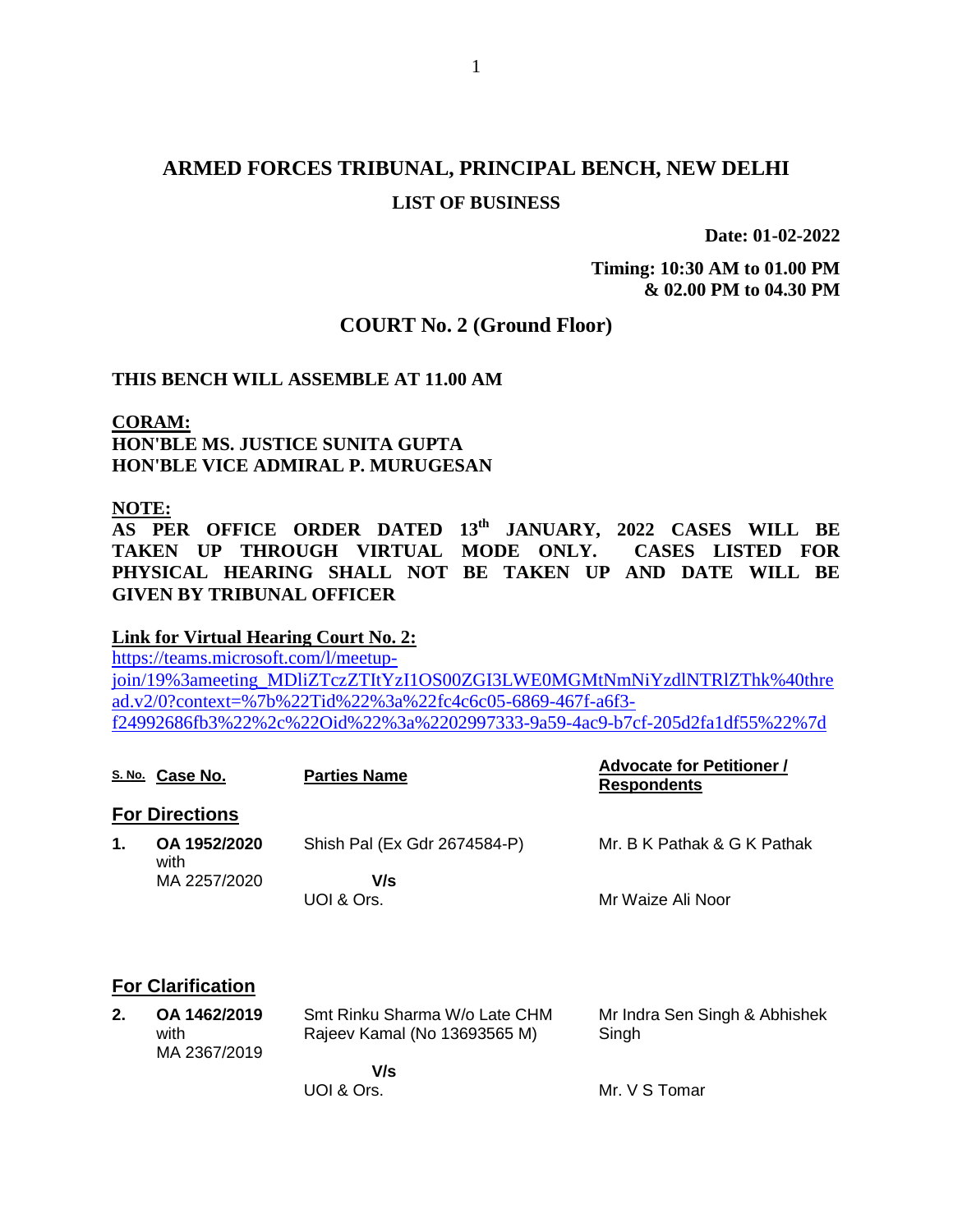| <b>MA (EXECUTION)</b>    |                                    |                                              |                             |  |  |
|--------------------------|------------------------------------|----------------------------------------------|-----------------------------|--|--|
| 3.                       | MA 1340/2019<br>in.                | Ex Nk Bharat Singh (No 4075876 Y)            | Mr SM Dalal                 |  |  |
|                          | OA 712/2015                        | V/s<br>UOI & Ors                             | Mr. Y P Singh               |  |  |
| <u>RAs</u>               |                                    |                                              |                             |  |  |
| 4.                       | RA 13/2021<br>with                 | UOI & Ors.                                   | Mr S D Windlesh             |  |  |
|                          | MA 1513/2021<br>in.<br>OA 417/2016 | V/s<br>L/Nk Manu Gopan                       | Ms. Archana Ramesh          |  |  |
| <b>FOR FINAL HEARING</b> |                                    |                                              |                             |  |  |
| 5.                       | OA 553/2019                        | Ex Sgt Arun Kashinath Patil (No<br>636641 G) | Mr Ajit Kakkar & Associates |  |  |
|                          |                                    | V/s                                          |                             |  |  |
|                          |                                    | UOI & Ors.                                   | Mr. Avdhesh Kumar Singh     |  |  |
| 6.                       | OA 2604/2021                       | Sgt Rohit Chauhan (901219)                   | Mr Manoj Kr Gupta           |  |  |
|                          |                                    | V/s<br>UOI & Ors.                            | Mr Satya Ranjan Swain       |  |  |